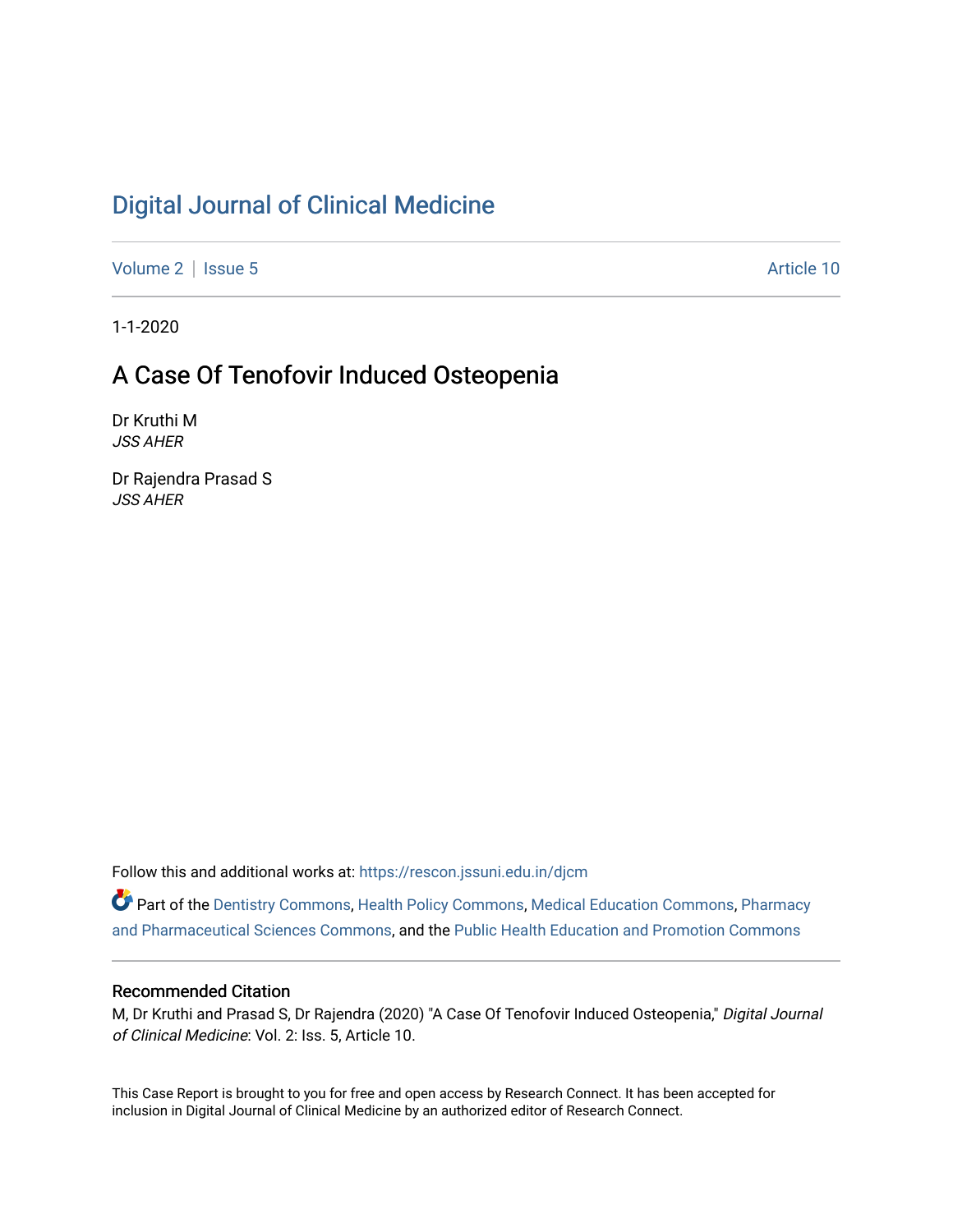## **A Case Of Tenofovir Induced Osteopenia**

# Dr Kruthi, 7<sup>th</sup> term MBBS

Dr Rajendra Prasad S, Associate Professor, General Medicine, JSS Medical College, JSS AHER

## **Clinical history**

A 33-Year-old female patient who is a known case of retroviral disease, diagnosed in 2013 was on TLE regime (TENEFOVIR 300MG, LAMIVUDINE 300MG, EFAVIRENZ 600MG), now complaints of generalized bone pain for 2-3 months.

No history of fever, cough, any localized swelling, weight loss, rashes. Her menstrual cycles are regular with moderate amount of flow.

Past history includes TB pleural effusion, TB meningitis, Paradoxical TB IRIS, bacterial pneumonia for which she underwent treatment.

Not a known case of diabetes mellitus, hypertension, cardiac disease, thyroid disorder, asthma, epilepsy.

Non-smoker, non-alcoholic.

# **Examination**

GPE: Middle aged female patient moderately built and nourished, well oriented to time, place, person. Is alert, conscious and cooperative. Pulse: 80 bpm Blood pressure: 130/80 mm hg Temperature: 97.4\* F Respiratory rate: 18 cpm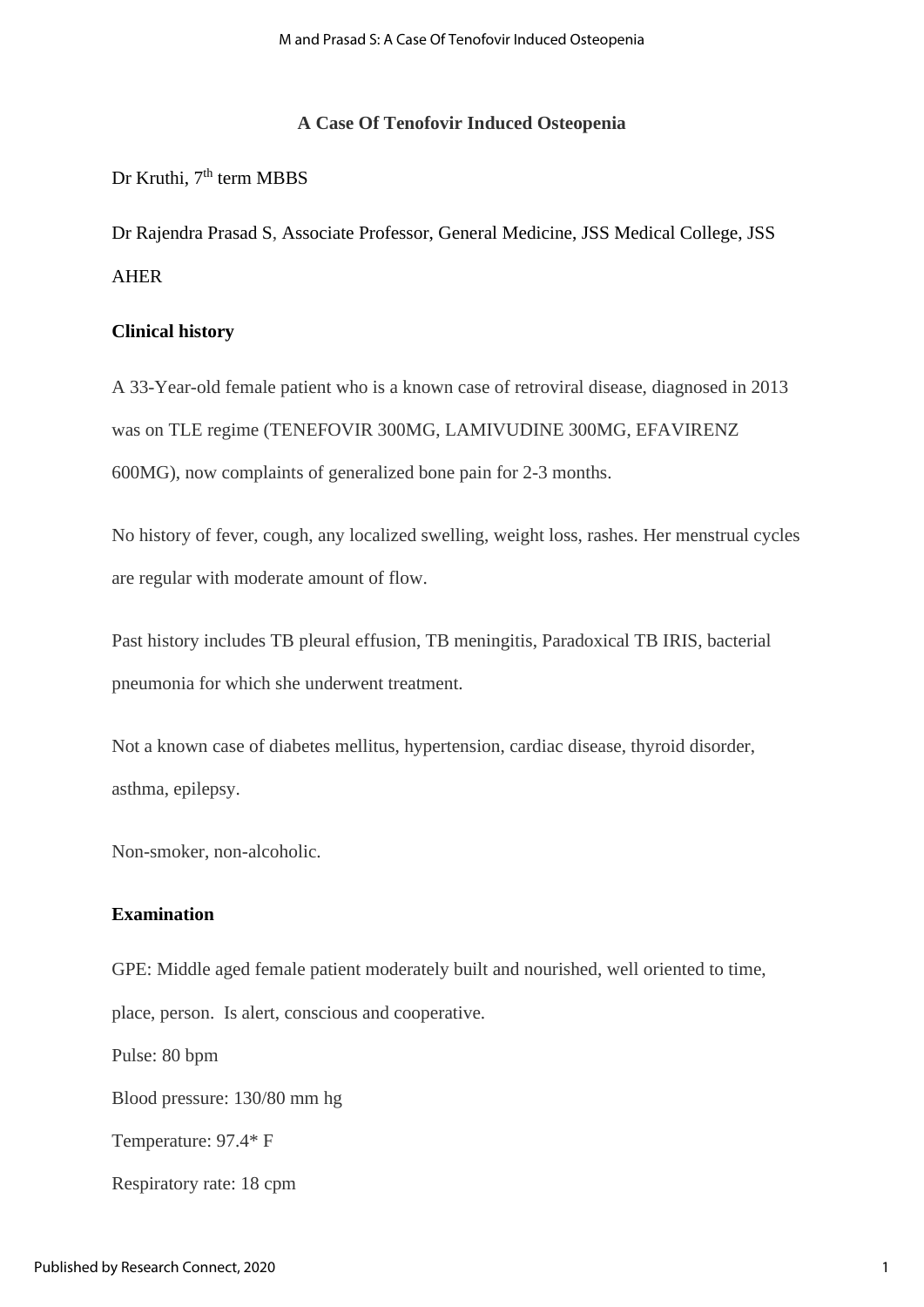No pallor, icterus, cyanosis, clubbing, edema, lymphadenopathy.

SYSTEMIC EXAMINATION: RS: B/L NVBS,No added sounds

CVS: S1, S2 heard. no murmurs

P/A: Soft, non-tender. Mild hepatomegaly +. Normal bowel sounds. CNS: No focal neurological deficits.

Investigations

Hb: 10.6 gm/dl

TLC: 7000 cells/mm3

Urea: 18 mg/dl

Creatinine: 0.8 mg/dl

SGOT: 22 IU/L

SGPT: 6 IU/L

Viral load: < 20 copies / milliliter

CD4 count: 600 cell/mm3

Bone Mineral Density report is suggestive of Osteopenia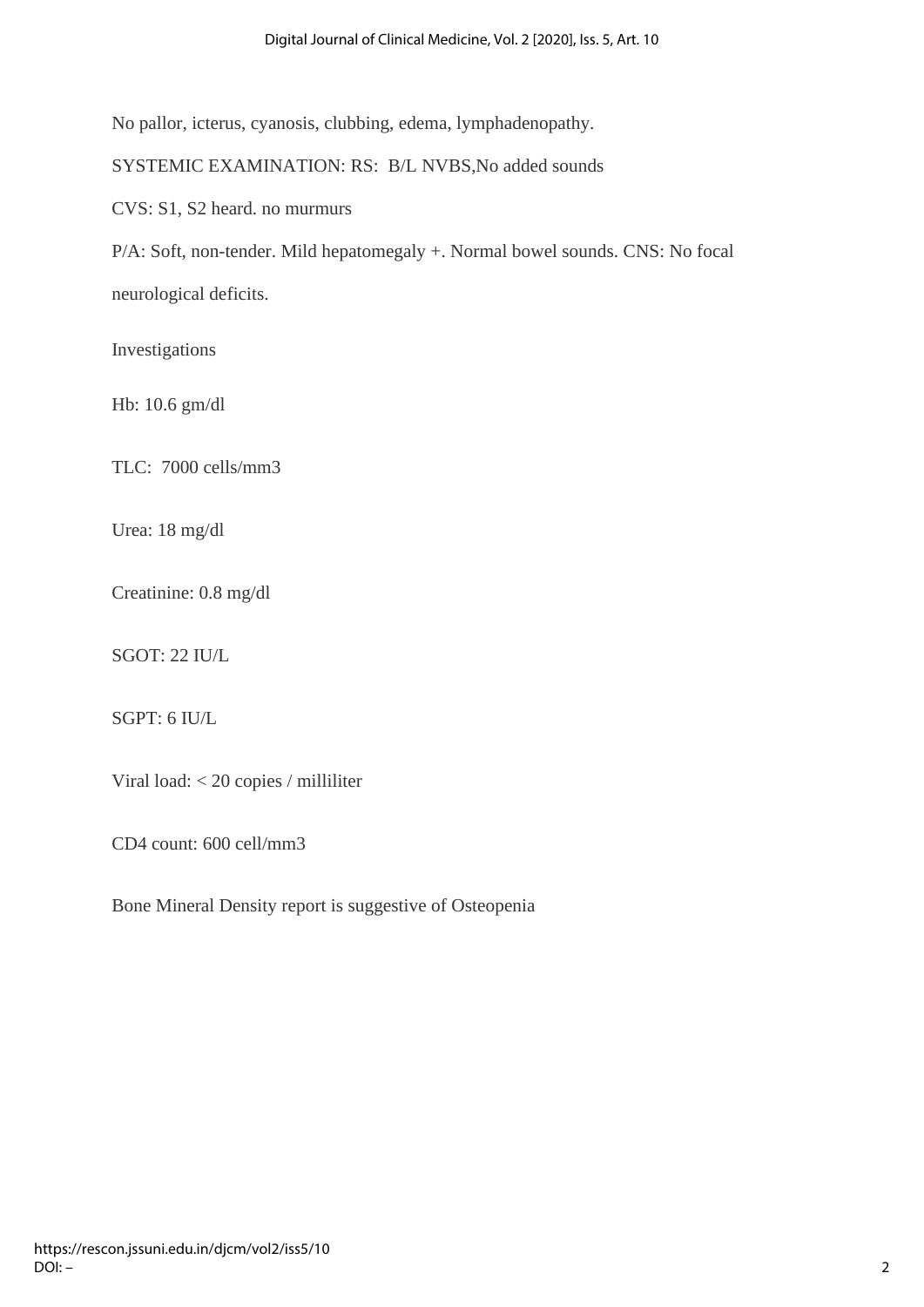#### M and Prasad S: A Case Of Tenofovir Induced Osteopenia



BMD Scan

## **Diagnosis**

## TENEFOVIR INDUCED OSTEOPENIA

## **Treatment**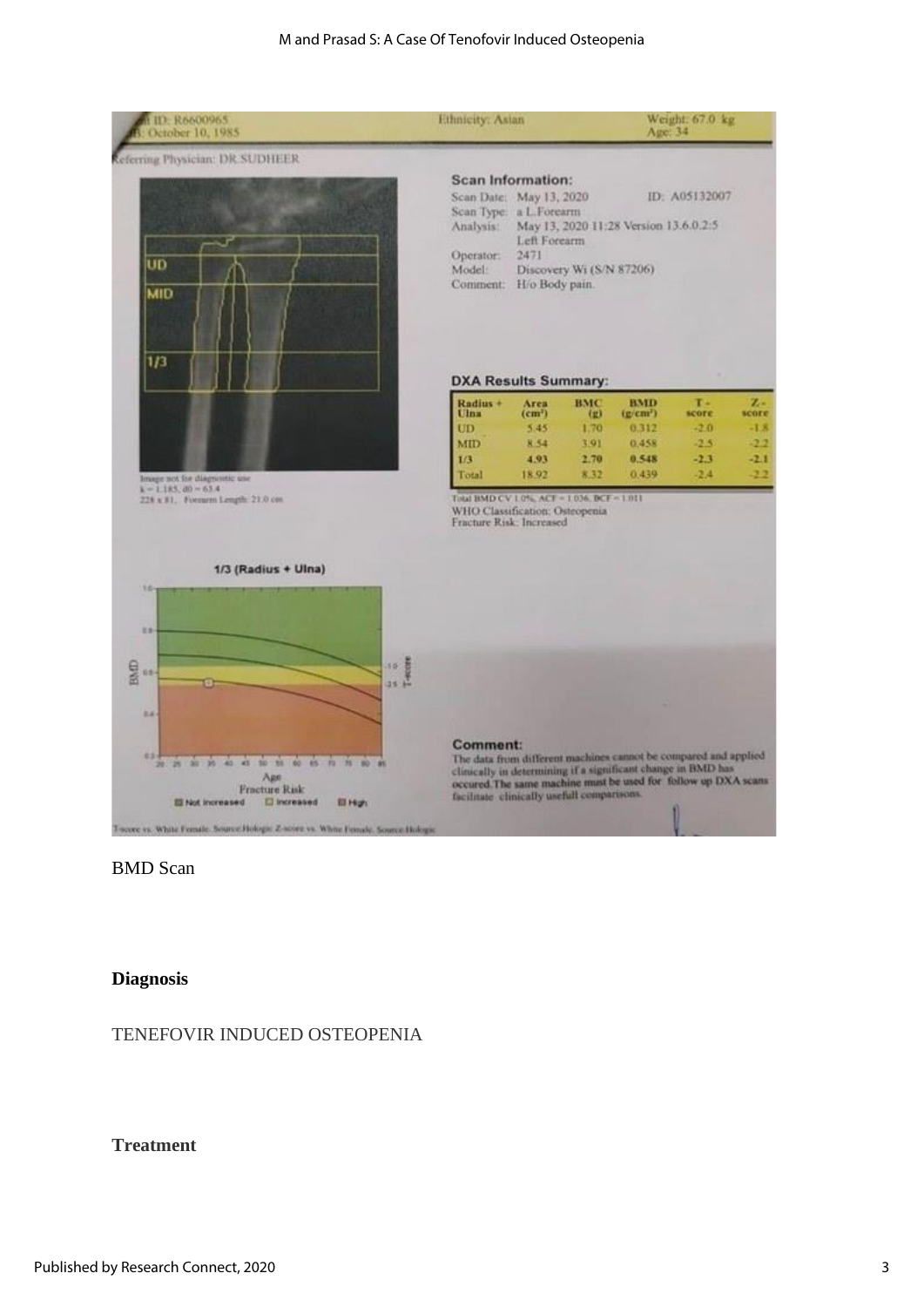Tenefovir was discontinued and her ART regimen was substituted to ABACAVIR 600MG, LAMIVUDINE 300MG, EFAVIRENZ 600MG once daily.

## **Discussion:**

Tenofovir is a monophosphate nucleotide which is active against HBV and HIV. It acts by inhibiting HIV reverse transcriptase enzyme. Due to its low oral absorption, it is used as tenofovir disoproxil ester prodrug. It has relatively fewer side effects which include nausea, abdominal discomfort; slight increase in serum creatinine, chronic renal disease.(1)

Lately it has been shown that long term usage of tenofovir is associated with loss of bone mineral density. Studies have shown that there is approximately 1-3% greater bone mineral density loss with Tenefovir containing regimen.(2)

Osteopenia and fractures are associated with HIV infection itself but tenefovir also leads to increased bone catabolism markers and decreased bone mineral density.(3)

Also, a note on IMMUNE RECONSTITUTION INFLAMMATORY SYNDROME (IRIS)– It is the paradoxical worsening of preexisting opportunistic infection following initiation of antiretro viral therapy.

IRIS related to known pre-existing infection or neoplasm is known as paradoxical IRIS, while IRIS associated with previously undiagnosed condition is known as unmasking IRIS. (4)

# **References**

1. K.D TRIPATHI, 8TH EDITION, TEXTBOOK OF PHARMACOLOGY.